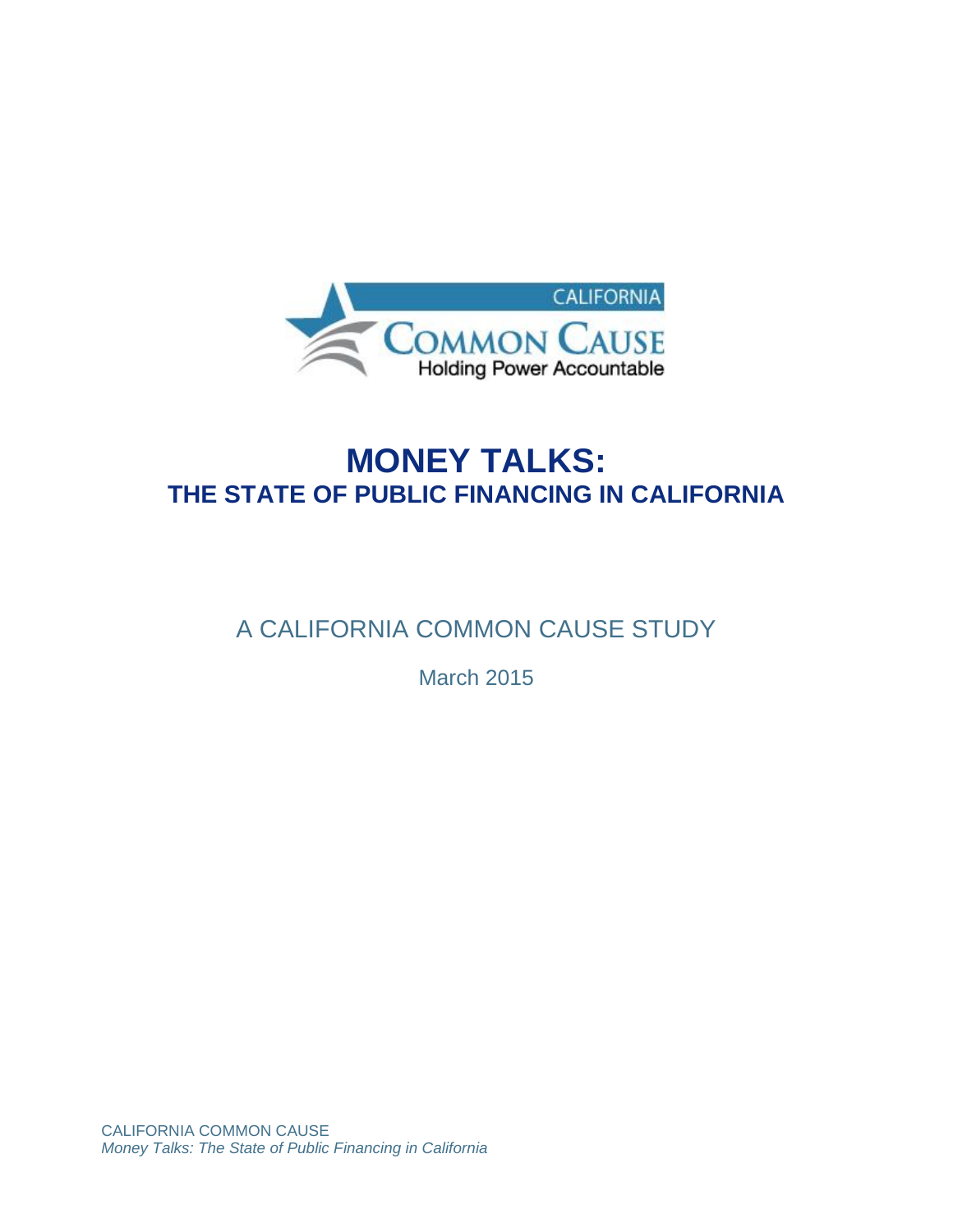## **ABOUT COMMON CAUSE**

With a 40-year track record, chapters in 35 states, and nearly 400,000 supporters and activists across the country, Common Cause is one of the nation's most effective grassroots advocacy organizations dedicated to reforming government and strengthening democracy in America.

As founder John Gardner put it, "Common Cause is about making political decision-makers accountable to their constituents." In that vein, California Common Cause is working at the state and local level to ensure that elections are fair and that candidates answer to all of their constituents, not just the wealthy special interests. California Common Cause is working on reforms to level the playing field by pushing for campaign finance reforms that shed light on dark money and help bring power back to the people.

---

## **AUTHOR**

Calvin Sloan

---

## **EDITING**

Leila Pedersen Sarah Swanbeck

---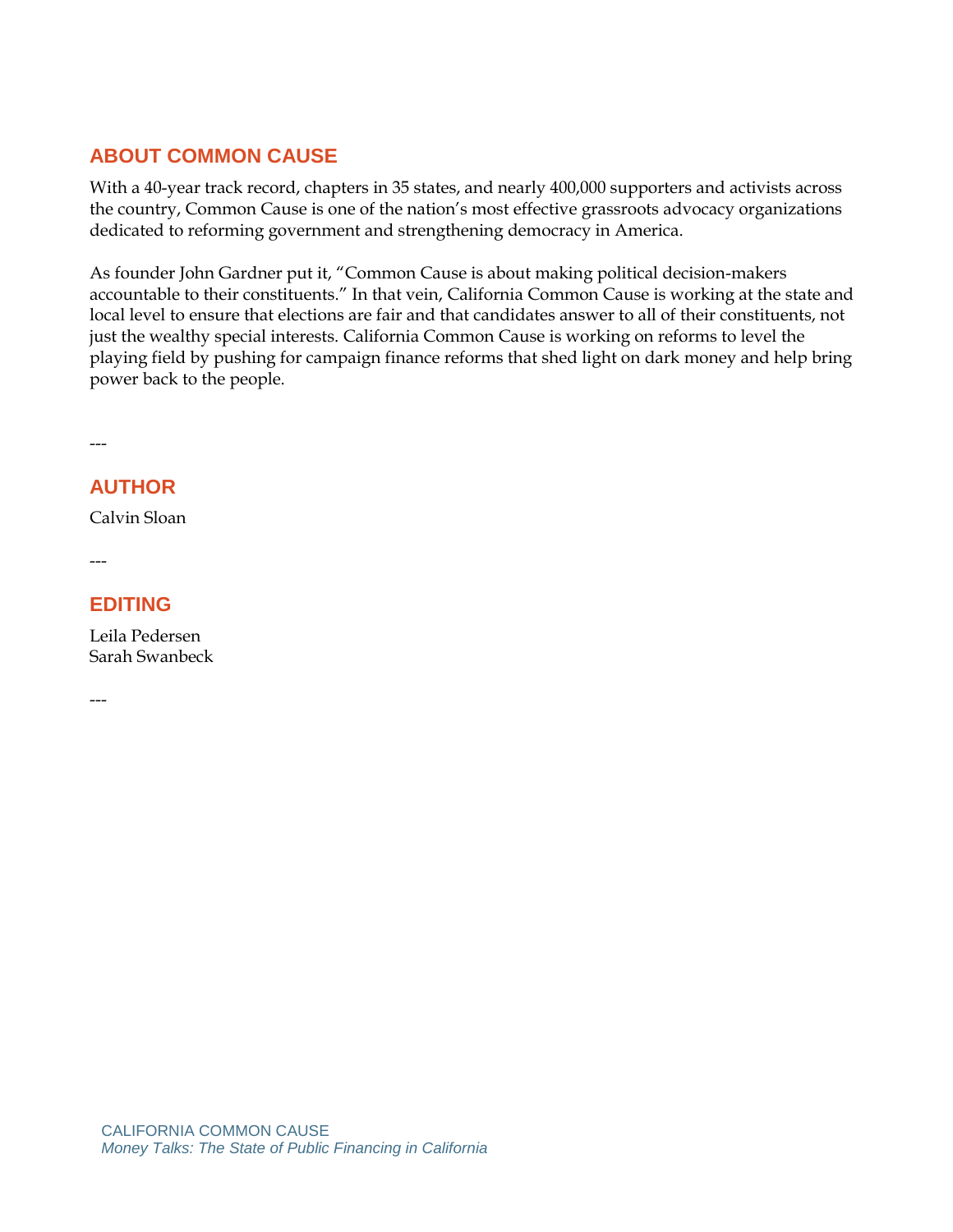| TOP 10 CA CITIES BY POPULATION AND PUBLIC FINANCING 7 |  |
|-------------------------------------------------------|--|
|                                                       |  |
|                                                       |  |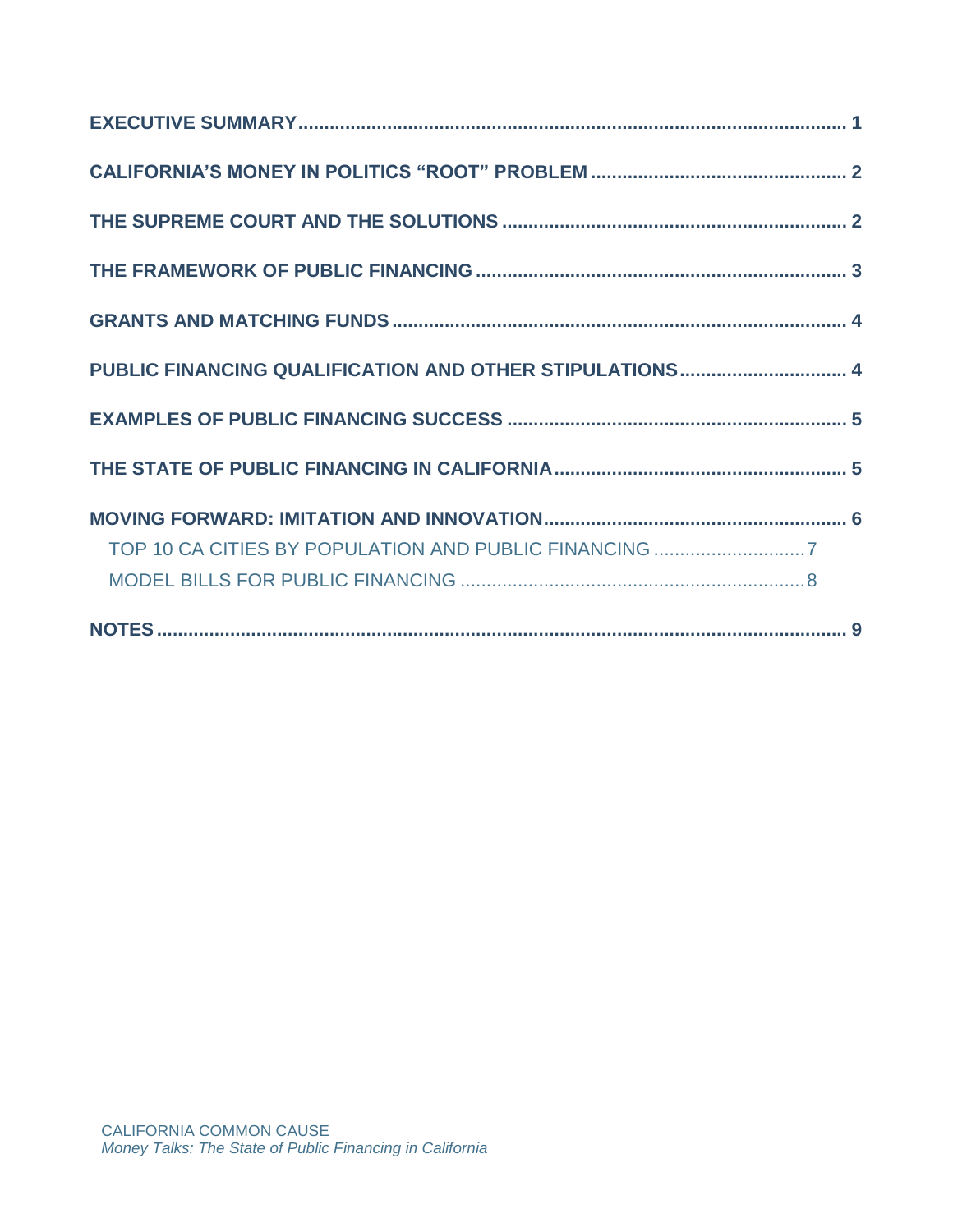## **EXECUTIVE SUMMARY**

America's current political environment has seen an influx of unchecked, unregulated money. Poll after poll shows that the American public views the undue influence of big money on politics as a major threat to American political institutions, and public policy studies confirm that, when it comes to responding to the needs of the public, politicians pay virtually no attention to the vast majority of their constituents; instead, these politicians respond to the policy demands of the ultra-wealthy and of corporations.

In order to successfully run for public office in California, candidates must raise exorbitant amounts of money from an elite set of wealthy donors. In 2012, general election candidates for the state senate and state assembly raised on average \$745,501 and \$492,600, respectively. Meanwhile, only 4 percent of those campaign contributions came from small donors giving \$250 or less.

In this broken system, it is no surprise that elected officials prioritize the policy demands of their big donors above those of their constituents. Checks for campaign contributions may have replaced the notorious Nixon-era envelopes stuffed with cash, but in this system the end result is essentially the same: Money Talks. And when money talks, the vast majority of Californians are left without a voice, as consumer rights, environmental protections, educational opportunity and economic prosperity fall victim to a narrow set of special interests.

The need for restructuring our campaign finance system has never been so dire. One reform with particular promise is the use of public funds to amplify the voice of everyday citizens in political campaigns. Public Financing helps to reduce corruption, hold polticians accountable and create a government of, by, and for the people.

This report outlines several frameworks for public financing solutions, gives an overview of the state of public financing in California, and provides additional resources for model public financing bills.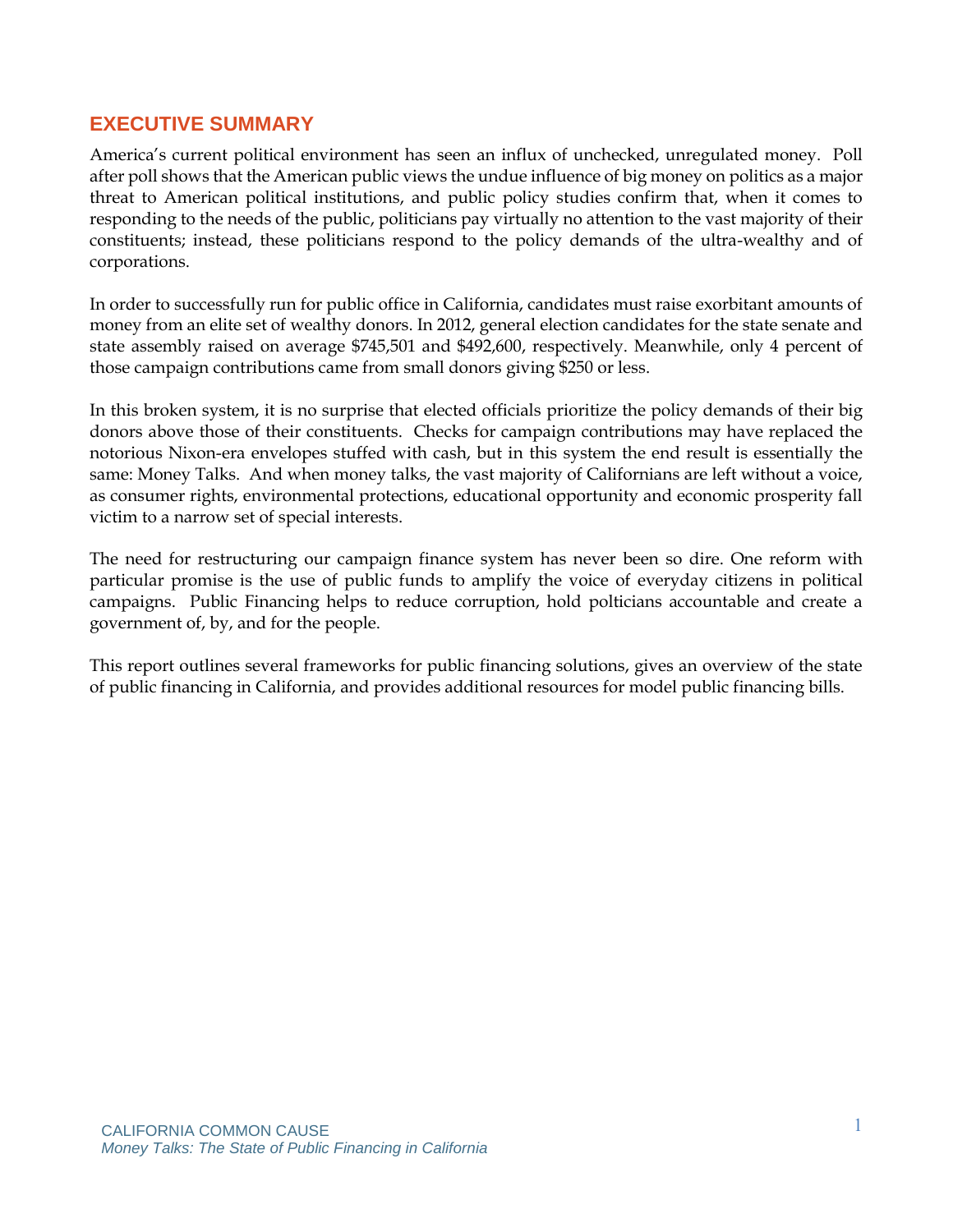#### **CALIFORNIA'S MONEY IN POLITICS "ROOT" PROBLEM**

Money in politics is said to be like water: it is a necessary component of political systems, yet left fully unchecked, like an overflowing river, it can devastate the landscape it sustains. Undoubtedly, America's current political environment has been flooded by an influx of unchecked, unregulated money. Poll after poll shows that the American public views the undue influence of big money on politics as a major threat to American political institutions,<sup>*i*</sup> and public policy studies confirm that, when it comes to responding to the needs of the public, at least at the federal level, politicians pay virtually no attention to the vast majority of their constituents; instead, these politicians respond to the policy demands of wealthy special interests. ii

Public approval of government institutions remains at record lows. For the past four years, the job approval rating of Congress has not surpassed 20 percent. In California, 71 percent of likely voters believe that state government "is pretty much run by a few big interests looking out for themselves." Only 21 percent and 2 percent of likely voters say that California state government can be trusted to do the right thing most of the time or all of the time, respectively; while 64 percent and 12 percent believe California government can be trusted to do the right thing only some of the time or never.<sup>iii</sup>

This crisis of confidence in government is derived from a legitimate concern regarding whose interests are being served in governing bodies. In order to successfully run for public office in California, candidates must raise exorbitant amounts of money from an elite set of wealthy donors. An analysis of the 2008 elections shows that in general elections for the state assembly, candidates who raised the most money won 98 percent of the time; for

the state senate, that figure stood at 95 percent. iv In 2012, general election candidates for the state senate and state assembly raised on average \$745,501 and \$492,600;<sup>v</sup> meanwhile, only 4 percent of those campaign contributions came from small donors giving \$250 or less.<sup>vi</sup> These trends demonstrate why American elections are now considered by many to be binary: there is the well known "voting election" that takes place on election day, and then there is the lesser known yet equally important "money election" that occurs in the months and years leading up to election day.vii



In this broken system, it is no surprise that elected officials prioritize the policy demands of their big donors above those of their constituents. Checks for campaigns contributions may have replaced the notorious Nixon-era

envelopes stuffed with cash, but in this system the end result is essentially the same: Money Talks.

And when money talks, the vast majority of Californians are left without a voice, suffering in forced silence as consumer rights, environmental protections, educational opportunity and economic prosperity fall victim to a narrow set of narrow interests.

#### **THE SUPREME COURT AND THE SOLUTIONS**

In recent years America's "pay to play" system has been exacerbated by a series of 5-4 majority decisions by the high court. In landmark cases like Citizens United v. FEC (2010), the Supreme Court has continued to empower the powerful by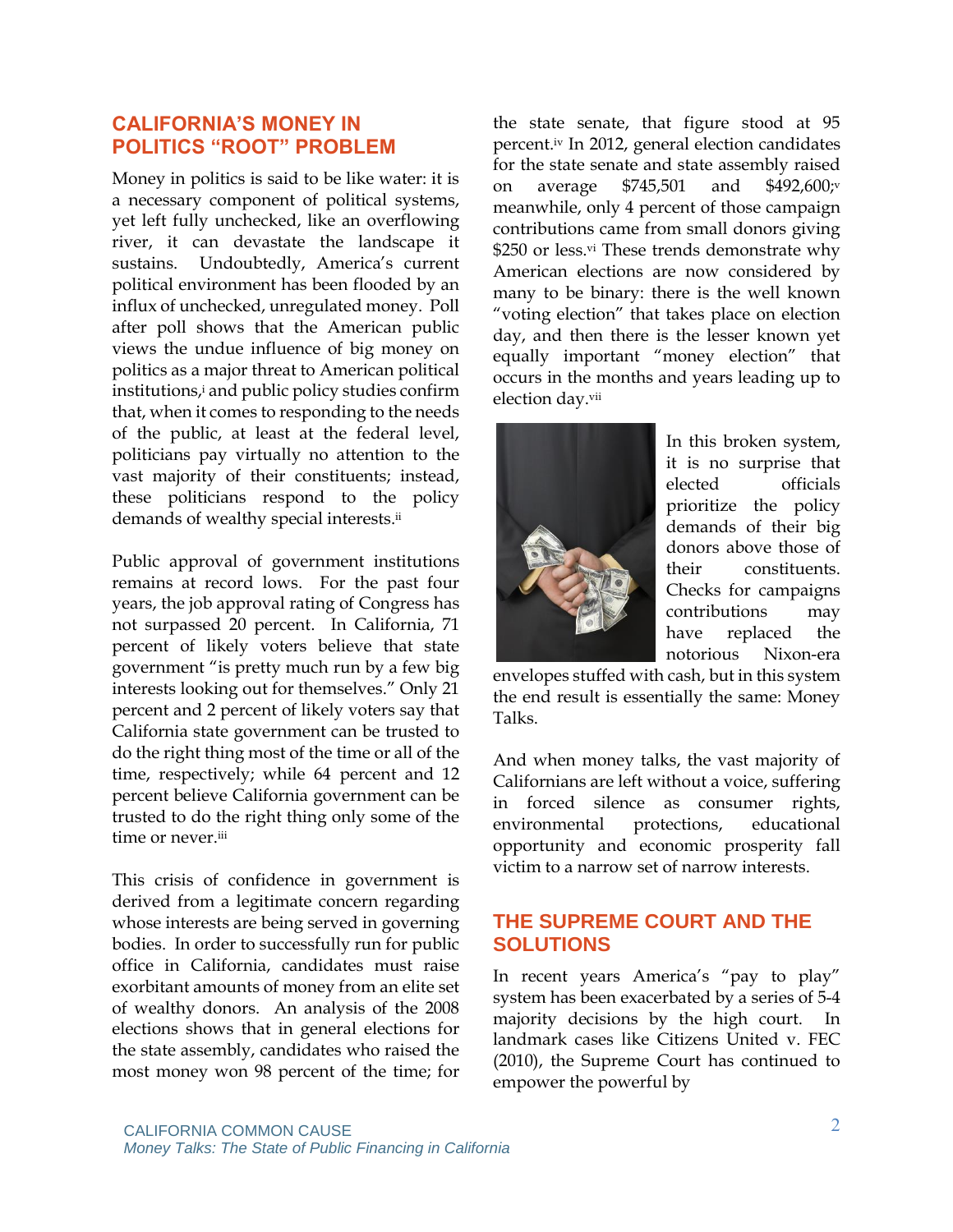

chipping away at the regulatory framework of campaign finance reform. The result of these decisions was felt immediately, with big money inundating local, state and federal elections, often times coming from "dark money" sources that do not disclose their donors.viii

As a result, the need for restructuring campaign finance systems has seldom been so dire. Common Cause and a broad coalition of allies are working on long-term strategies to overturn the Court's rulings and amend the Constitution, ix but in the short-term, advocates are calling on public officials to pass legislative measures that are constitutionally permissible. Although these legislative reforms fall short of completely overhauling the campaign finance system, they can reduce the influence of big campaign contributors and put our government back in the hands of ordinary Americans..

One short-term reform with particular promise is the use of public funds to subsidize viable political campaigns- public financing. Public Financing helps to reduce corruption, hold polticians accountable and create a government of, by, and for the people. Although the Roberts Court has ruled certain provisions of public financing programs as unconstitutional, $x$  the basic tenet of public

financing remains valid in the eyes of the court, and thus can and has been implemented across the country at all levels of government.

It is in the implementation of these programs that the old adage, "all politics is local," rings particularly true: state and municipal public financing programs have become the petri dishes of reform, transforming local political environments and setting practical examples for larger jurisdictions to imitate and adapt.

#### **THE FRAMEWORK OF PUBLIC FINANCING**

Public financing is an umbrella term used to describe legislative programs that subsidize and/or provide public benefits for candidate campaigns that qualify to receive such funds and/or public benefits. Public financing programs vary substantially, yet typically the programs are designed to 1) free candidates from gratuitous fundraising demandsxi and 2) expand the donor base, so that public officials are more responsive to the needs of their constituencies.xii At the local, state and federal level, public financing programs have been implemented to achieve such ends.

Public financing programs can include provisions that:

- 1. subsidize "qualified" candidates with grants to replace all or a portion of private contributions that candidates typically solicit;
- 2. subsidize candidates by "matching" the private contributions of small donors to amplify the impact of those contributions;
- 3. provide tax credits or vouchers to citizens to incentivize more small donations;
- 4. offer discounted rates for media advertising for candidate campaigns;
- 5. provide "qualified" candidates space in voter guides or on government websites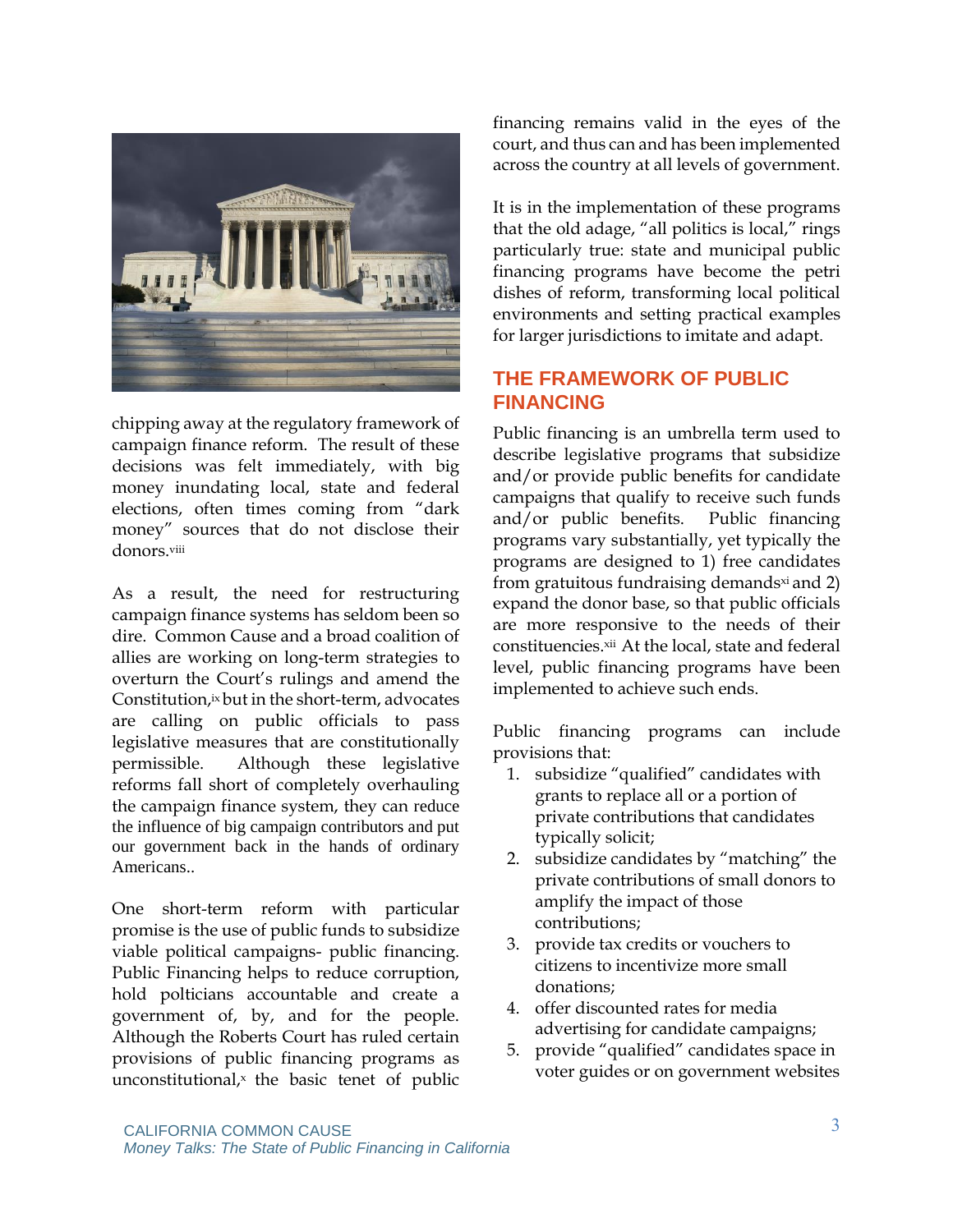to inform the public on candidate viewpoints;

6. and other provisions that utilize public funds or access to governmentregulated industries to shift the election paradigm away from forcing candidates to chase big money.

## **GRANTS AND MATCHING FUNDS**

In current public financing programs, "grants" and "matching funds" are the most commonly used methods for distributing public funds to candidates. In grant-based systems, qualified candidates receive grants that provide them with sufficient resources to run a campaign while completely removing the need to solicit private funds. In order for grant financing to be effective, the grants must be relatively large. Studies show that partialgrant funding fails to change electionspending trends and simply subsidizes the status quo.xiii

In systems that utilize matching funds, qualified candidates receive public subsidies that "match" small donor donations. These systems retain a certain element of fundraising, while transforming the target of that fundraising to be broader and more diverse. For example, in a system with a \$5 to \$1 public match, a \$100 contribution becomes a \$600 contribution, and thus candidates are incentivized to raise a large number of small contributions from local donors rather than chasing money from big donors or out-of state interests..

Grants and matching funds are not however mutually exclusive. Public financing models that couple grants with small donor matches have been implemented at the municipal and state level, and are at the forefront of federal reform proposals. xiv The impetus for mixing these methods can be found in their respective strengths. By offering grants to candidates,

election agencies can free those candidates from excessive fundraising demands; by simultaneously offering small donors matches, agencies can ensure that candidates are not merely relying on city, state, or federalbased grants, but are also dependent on the backing of their respective constituencies.

The policy debate over how this coupling should be structured, or whether such coupling should occur at all, is by no means definitive. The efficacy of public financing programs is in constant flux, and progress must be quantified, and programs amended, when necessary. Both methods have proven successful in their own regard.

## **PUBLIC FINANCING QUALIFICATION AND OTHER STIPULATIONS**

In order to receive grants, matches, or other public benefits, candidates must first "qualify" by proving the viability of their campaigns. This qualification process preserves limited public resources. And when structured correctly, qualification can also help ensure that candidates are genuinely supported by the communities they serve. For example, in Los Angeles in order to obtain matching funds, city council candidates must receive at least 200 "qualifying contributions" of \$5 or more from district residents.xv

Under the Supreme Court's current interpretation of election law, public financing programs must be voluntary, and thus leave the option open for candidates to fundraise using traditional methods from private sources. But because they are voluntary, public financing programs can include binding provisions that may not be constitutionally permissible otherwise, and that are not directly related to the subsidies and/or public benefits at hand. Such provisions include setting limits on campaign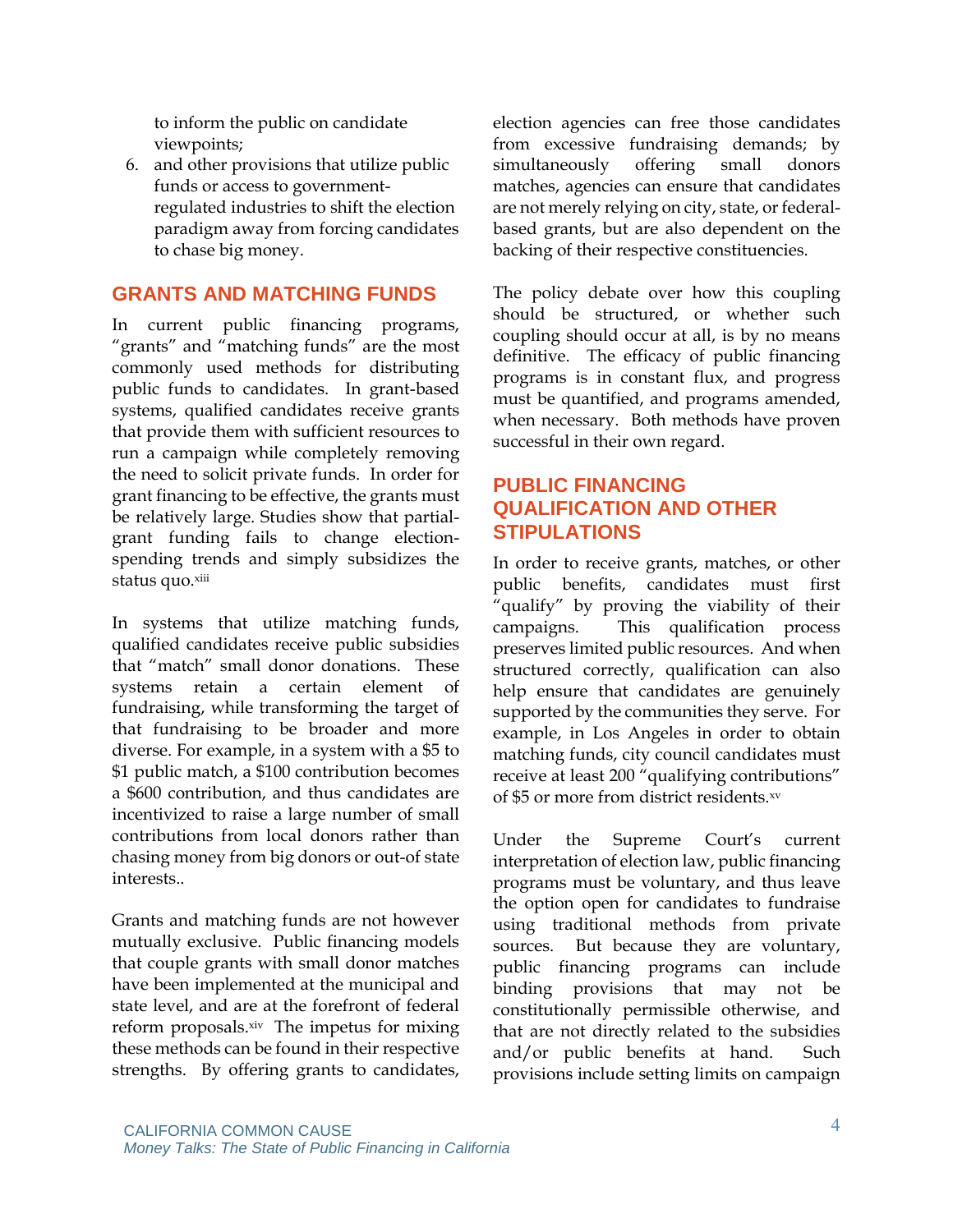expenditures, requiring qualified candidates to participate in debates, placing a cap on the self-funding of campaigns, and other measures that improve the transparency and overall democratic state of elections.

#### **EXAMPLES OF PUBLIC FINANCING SUCCESS**

Public financing began to receive national attention in the Progressive era. Representative William Bourke Cockran [NY-12] introduced the first public financing bill in 1904 in response to allegations of corruption stemming from corporate contributions to Teddy Roosevelt's presidential campaign.xvi President Roosevelt countered by advocating for a ban on all contributions from corporations to candidates, and later by calling directly for public financing, stating that such programs offer a "substantial improvement in our system of conducting a campaign."xvii Yet it was not until the post-Watergate era when, like so much campaign



finance law, the call for reform was finally codified. In the wake of Watergate, Congress passed a presidential public funding program that was a mainstay of presidential campaigns for decades. Unfortunately, Congress failed to adequately update that program, which had become fully obsolete by the 2012 election, and also failed to enact public financing for their own campaigns.xviii

Thus, the onus of proving the legitimacy of public financing fell upon municipalities and the states. Fortunately, states and municipalities acted and that legitimacy has been proven. In New York City, for example, a strong small donor-matching program has increased the number and financial relevance of small donors, and has diversified the demographic and class profile of donors at large.xix In Connecticut, public financing has similarly changed donor trends, as well as helped elect a more diverse set of candidates to the statehouse. Furthermore, having diminished the influence of lobbyists, Connecticut's program led to the adoption of public policies that are more in line with public preferences.xx Numerous academic studies analyzing different state and municipal public financing programs have corroborated these findings.xxi

## **THE STATE OF PUBLIC FINANCING IN CALIFORNIA**

In 1988, California voters passed Proposition 73. Among other provisions, the initiative prohibits public officials from "using and candidates accepting public funds for purpose of seeking elective office," amending the 1974 Political Reform Act to effectively ban public financing of campaigns.<sup>xxii</sup>

However, due to the "Local Government" Article XI in California's State Constitution.<sup>xxiii</sup> Charter cities are exempt from this ban; Charter counties unfortunately are not.xxiv Of California's 482 cities, 121 are chartered,xxv and thus, if these local jurisdictions choose to do so, they can enact public financing programs.

Although local public financing programs are not universal in California, some cities have successfully implemented them. In the state's most populous city, Los Angeles, public financing has been well received and the program steadily improved upon. Since its inception in 1993, 78 percent of all candidates have participated in the program.<sup>xxvi</sup> In 2011,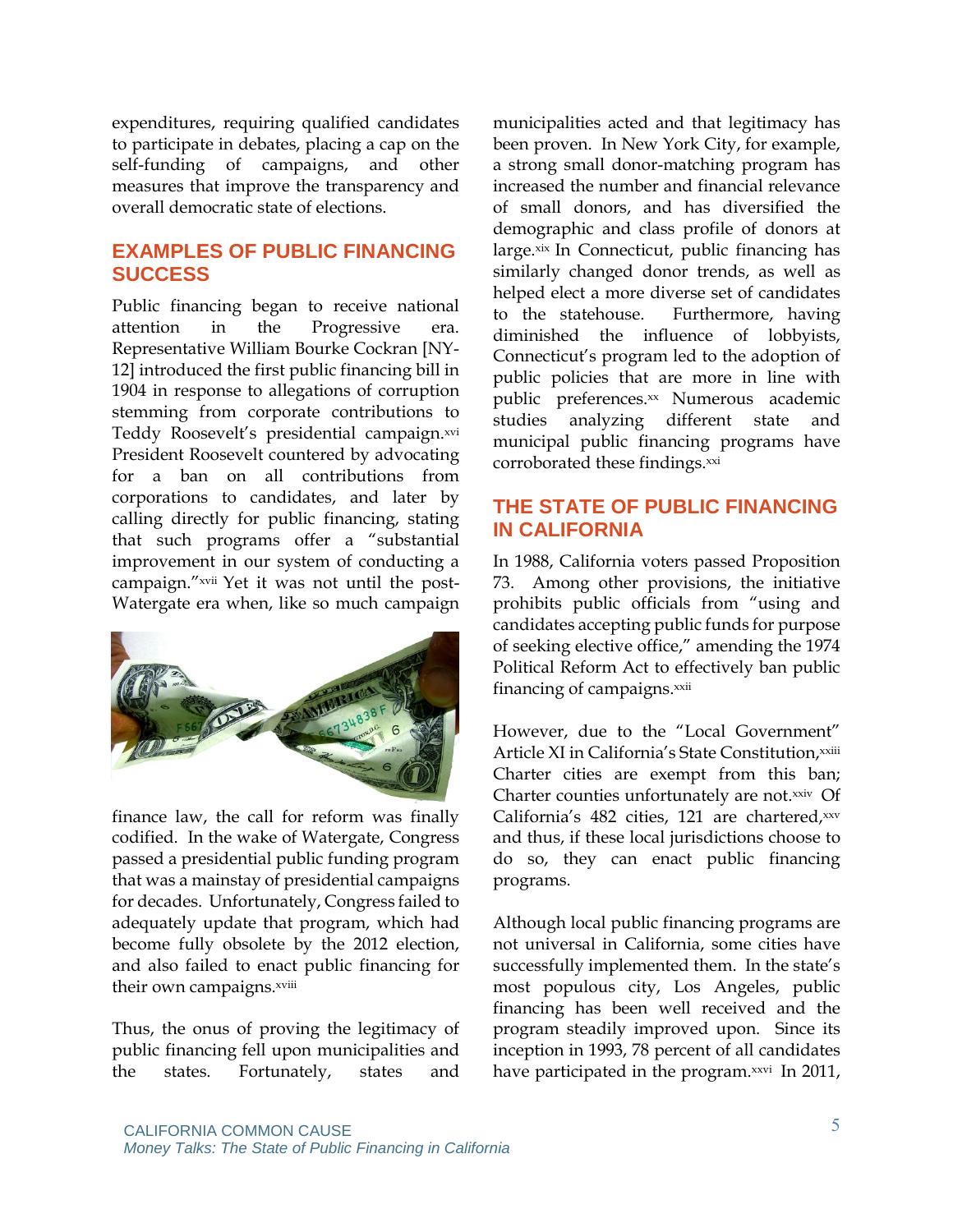voters approved Measure H – a Charter amendment that authorized the city council to strengthen the program by increasing small donor subsidies – with 75 percent of the vote.xxviiIn the city's 2013 election, every candidate who was elected not only participated in the program but maxed out on matching funds.

In San Francisco, public financing was first implemented in 2002 after a citywide referendum passed in 2000, and the program has witnessed increased participation ever since. A report by academics at the Goldman School of Public Policy at UC Berkeley prepared at the request of the San Francisco Ethics Commission concluded that the city's public financing program had reduced fundraising demands, and was overall a success. The report concluded that, if anything, the program should be more securely funded, have a more egalitarian qualification process, and be more distinguishable to voters at the polls.xxviii

In Long Beach, the city's public financing program could be greatly improved, with a current small donor match that likely seems too low to appreciably affect election trends. Similar structural issues afflict the public financing program of Oakland.xxix

In Santa Rosa, Visalia and Santa Clara, candidates who agree to expenditure limits and prove the viability of their campaigns are granted space to highlight their policy ideas in such venues as voter pamphlets, municipal websites, government access cable television and city libraries. The goal of these programs is clear, as stated in the intent and purpose section of Santa Rosa's program: "to provide all candidates for election to the City Council, regardless of financial resources, with a means, subject to conditions, to disseminate candidate information to the public."

In Richmond, the smallest city in the state to implement public financing, candidates who accept a \$100,000 expenditure limit can receive a quarter of that limit from matching funds.xxx

At the state level, due to the aforementioned initiated state statute, Proposition 73, the state legislature cannot enact public financing through standard legislative means. Initiated state statutes receive the same protections as constitutional initiatives in California, and thus cannot be amended or repealed by the legislature without a popular vote (unless the initiated state statute grants the legislature the authority to do so, which Proposition 73 did not).xxxi Initiatives to repeal the public financing prohibitions of Proposition 73 have been placed on the ballot twice in the last decade. Both have failed.xxxii However, given the growing public support for reform, the proven success of the Los Angeles and San Francisco public financing programs, and the recent scandals in the California statehouse, *xxxiii* the time is ripe to put the issue to California voters once again.

## **MOVING FORWARD: IMITATION AND INNOVATION**

There are models of public finance reform that can be replicated and adapted to fit particular localities [see below], and that have been proven to democratize the campaign funding process. Yet these model bills, although valuable, should not hinder efforts by citizens and public officials to innovate new reforms. None of these models, for example, fully harness technological innovation for the public financing sphere. With streaming debates, online forums, voter information apps there exists enormous potential for governments – using voluntary public financing programs – to create more democratic elections.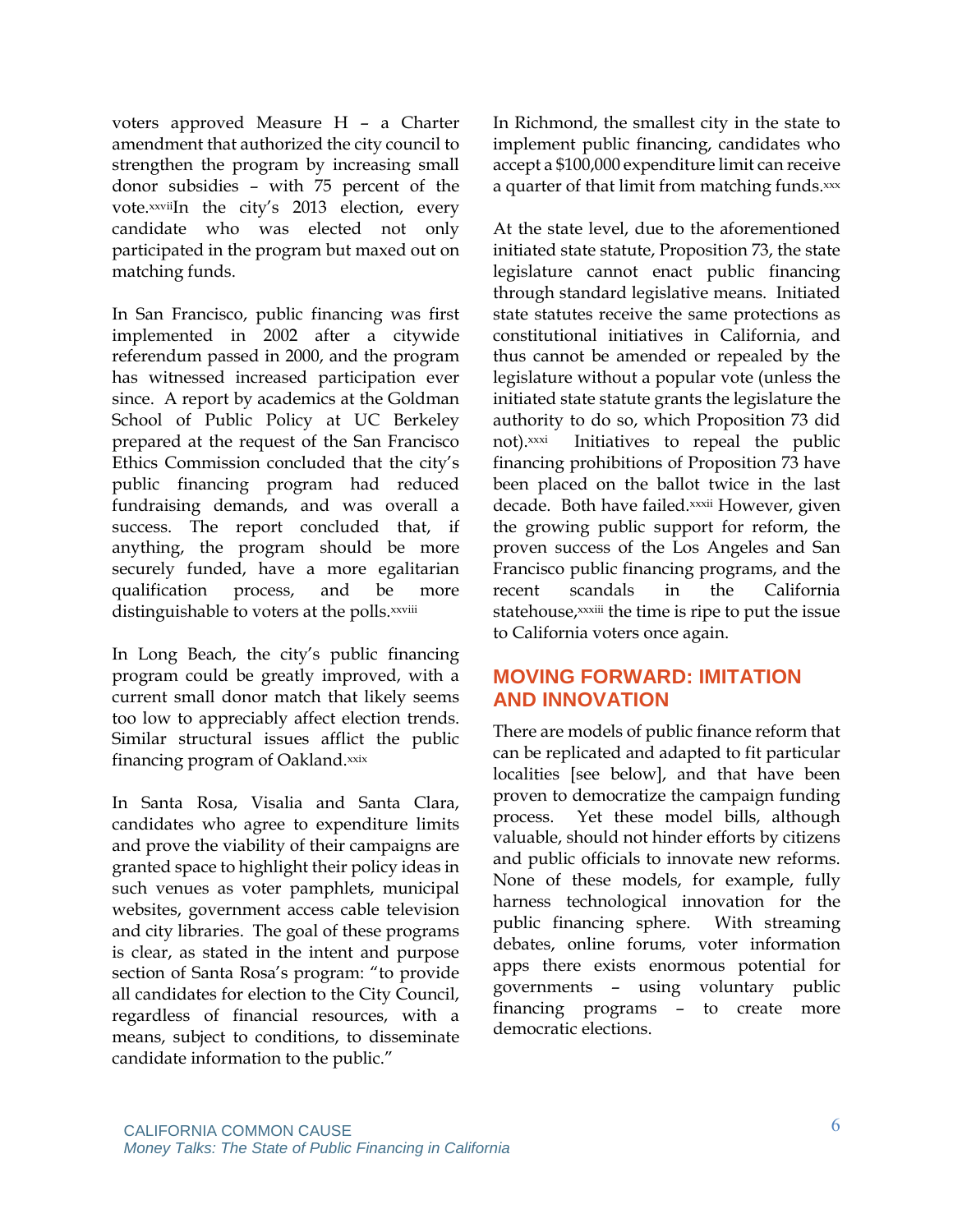Municipal governments in California should work to create programs that enhance the quality of debate in elections, reduce corruption and the appearance of corruption in representative bodies, and increase<br>electoral competition. California's state electoral competition. legislature, once given the authority to do so by ballot initiative, should follow suit. Public financing has the potential to create a culture of clean elections. It is a means to an end, the end being a healthier democracy where ideas and public support, not campaign coffers full of special interest cash, determine the outcome of elections.

| <b>CITY BY POPULATION</b> | PROGRAM HISTORY                                                                                                                                                                                                                                                                                                                                       | PROGRAM STRUCTURE                                                                                                                                                                                                                                                                                     | <b>FURTHER RESOURCES</b>                                                                                                                                          |
|---------------------------|-------------------------------------------------------------------------------------------------------------------------------------------------------------------------------------------------------------------------------------------------------------------------------------------------------------------------------------------------------|-------------------------------------------------------------------------------------------------------------------------------------------------------------------------------------------------------------------------------------------------------------------------------------------------------|-------------------------------------------------------------------------------------------------------------------------------------------------------------------|
| <b>Los Angeles</b>        | Following ethic<br>scandals in the 1980s,<br>voters passed Charter<br>Amendment H in 1990;<br>program implemented in<br>1993; program<br>strengthened following<br>city referendum in 2011,<br>full modifications<br>executed by 2015.                                                                                                                | As of 2015, qualification<br>contributions must come<br>from in-district residents; \$2<br>to \$1 "match" in primaries<br>and a \$4 to \$1 "match" in<br>general elections; fifth of<br>grant given upfront in<br>general elections; funds city<br>attorney, council, controllers<br>and mayor races. | Los Angeles Ethics<br>Commission<br><b>Presentation</b><br>Program Charter,<br><b>Ordinance, Regulations</b>                                                      |
| <b>San Diego</b>          | N/A                                                                                                                                                                                                                                                                                                                                                   | N/A                                                                                                                                                                                                                                                                                                   | N/A                                                                                                                                                               |
| <b>San Jose</b>           | N/A                                                                                                                                                                                                                                                                                                                                                   | N/A                                                                                                                                                                                                                                                                                                   | N/A                                                                                                                                                               |
| <b>San Francisco</b>      | Following the San<br><b>Francisco Ethics</b><br>Commission voting<br>unanimously to place<br>public financing on the<br>ballot, Proposition O<br>passed in 2000; program<br>implemented in 2002;<br>consistently improved<br>and amended to provide<br>more funding (originally<br>from \$43,750 maximum<br>funds to candidates now<br>to \$155,000). | Qualification contributions<br>must come from in-district<br>residents; \$2 to \$1 "match"<br>and \$1 to \$1 match at top tier<br>threshold; candidates must<br>agree to expenditure limits,<br>debates, and other<br>stipulations; funds board of<br>supervisors and mayor races.                    | San Francisco Ethics<br>Commission<br><b>Presentation</b><br>San Francisco Ethics<br><b>Program Analysis</b><br>Campaign Finance<br><b>Ordinance, Regulations</b> |
| Fresno                    | N/A                                                                                                                                                                                                                                                                                                                                                   | N/A                                                                                                                                                                                                                                                                                                   | N/A                                                                                                                                                               |
| <b>Sacramento</b>         | N/A                                                                                                                                                                                                                                                                                                                                                   | N/A                                                                                                                                                                                                                                                                                                   | N/A                                                                                                                                                               |

#### **TOP 10 CA CITIES BY POPULATION AND PUBLIC FINANCING**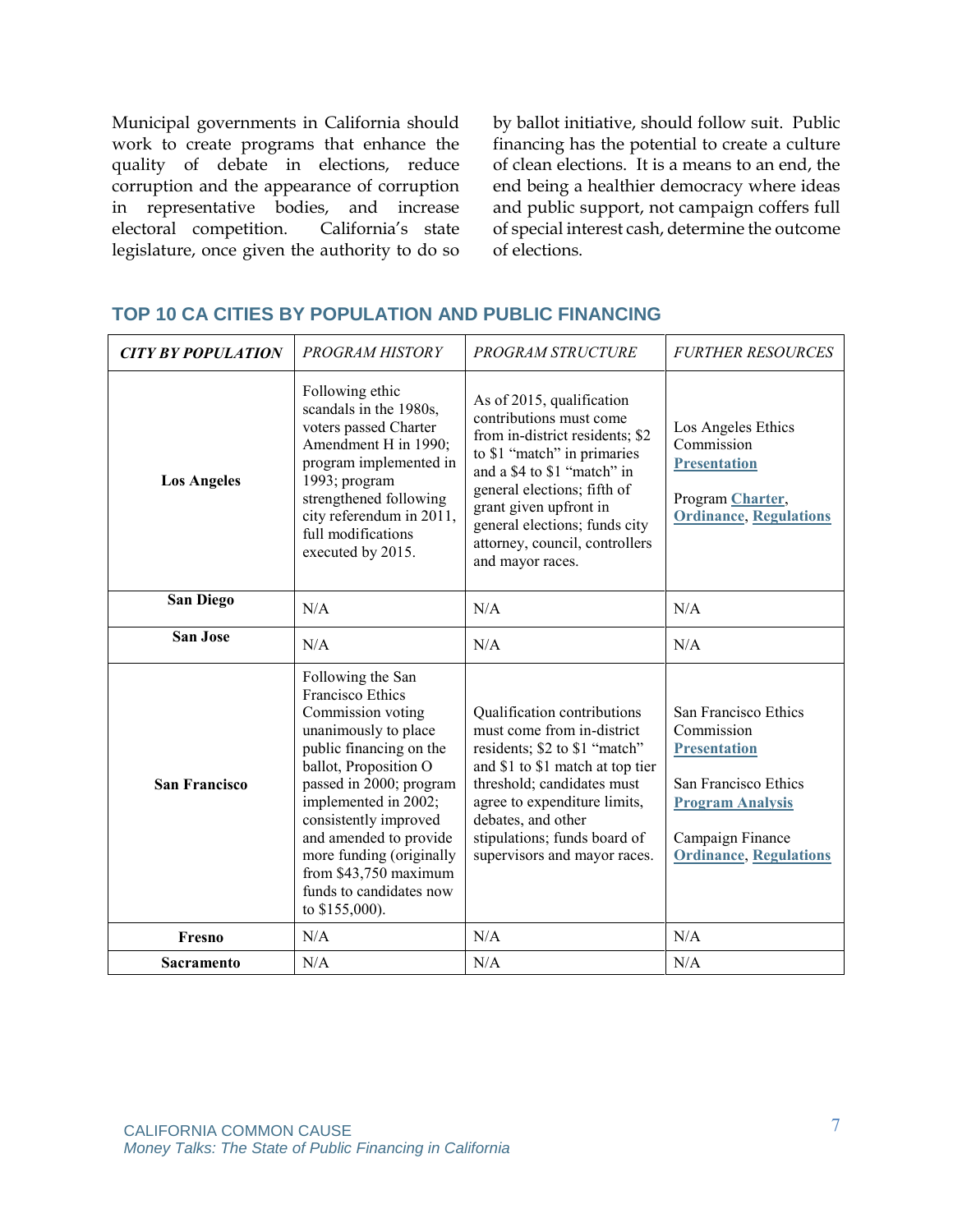| <b>Long Beach</b>  | In 1994, the citizen<br>initiative Proposition M,<br>entitled "Long Beach<br>Campaign Reform Act,"<br>was passed by voters<br>and immediately<br>became effective later<br>that month, codified in<br>the Municipal Code as<br>Chapter 2.01. The act<br>was an omnibus reform<br>bill that included<br>matching funds<br>provisions. | Qualifying contributions do<br>not have to come from in-<br>district; candidates provided<br>\$1 for every \$2 they raise in<br>primary, \$1 for \$1 in runoff;<br>matching funds<br>disbursement cannot exceed<br>33 percent of expenditure<br>limit in primary election, 50<br>percent in runoff election;<br>funds city council, attorney,<br>auditor, prosecutor and<br>mayor races.                                                           | The Long Beach<br><b>Campaign Reform Act</b>                                                                   |
|--------------------|--------------------------------------------------------------------------------------------------------------------------------------------------------------------------------------------------------------------------------------------------------------------------------------------------------------------------------------|----------------------------------------------------------------------------------------------------------------------------------------------------------------------------------------------------------------------------------------------------------------------------------------------------------------------------------------------------------------------------------------------------------------------------------------------------|----------------------------------------------------------------------------------------------------------------|
| Oakland            | In December 1999, the<br>city council passed the<br>"Limited Public<br>Financing Act" to<br>strengthen the<br>objectives of Oakland's<br>"Campaign Reform<br>Act" by providing<br>matching funds for<br>candidates; in 2010, the<br>program was amended<br>to provide<br>reimbursements as<br>opposed to matching<br>funds.          | To qualify, candidates must<br>agree to a expenditure limit,<br>receive contributions totaling<br>5 percent of that limit from<br>in-district residents or donors<br>whose primary place of<br>business is in Oakland, and<br>limit self-funding to 10<br>percent of the limit; public<br>funds provided in<br>reimbursements and shall not<br>exceed, is distributed to<br>candidates on a pro rata<br>basis, 30 percent of<br>expenditure limit. | Oakland's Limited<br><b>Public Financing Act</b><br>Limited Public Financing<br><b>Act Audit 2012 Election</b> |
| <b>Bakersfield</b> | N/A                                                                                                                                                                                                                                                                                                                                  | N/A                                                                                                                                                                                                                                                                                                                                                                                                                                                | N/A                                                                                                            |
| Anaheim            | N/A                                                                                                                                                                                                                                                                                                                                  | N/A                                                                                                                                                                                                                                                                                                                                                                                                                                                | N/A                                                                                                            |

#### **MODEL BILLS FOR PUBLIC FINANCING**

**[New York City Matching Funds Statutes](http://www.nyccfb.info/act-program/CFACT.htm#705)**

Los Angeles Public Financing **[Program Charter](http://ethics.lacity.org/PDF/laws/law_charter471.pdf)**, **[Ordinance](http://ethics.lacity.org/PDF/laws/law_MatchingFundsOrdinance.pdf)**, **[Regulations](http://ethics.lacity.org/PDF/laws/law_MatchingFundsRegs.pdf)**

**[Santa Rosa Voter Guide Public Financing Program](http://ci.santa-rosa.ca.us/departments/cityadmin/cityclerk/voterinfo/Pages/PublicFinancing.aspx)** [ideal for smaller municipalities]

**[Connecticut Grant Public Financing Program](http://www.cga.ct.gov/current/pub/chap_157.htm)**

**[US Senate FAIR Elections Now Grant/Matching Funds Program](https://www.congress.gov/bill/113th-congress/senate-bill/2023/text)**

**[US House of Representatives Government By The People Matching Funds Program](https://www.congress.gov/bill/113th-congress/house-bill/20?q=%7B%22search%22%3A%5B%22h.r.+20%22%5D%7D)**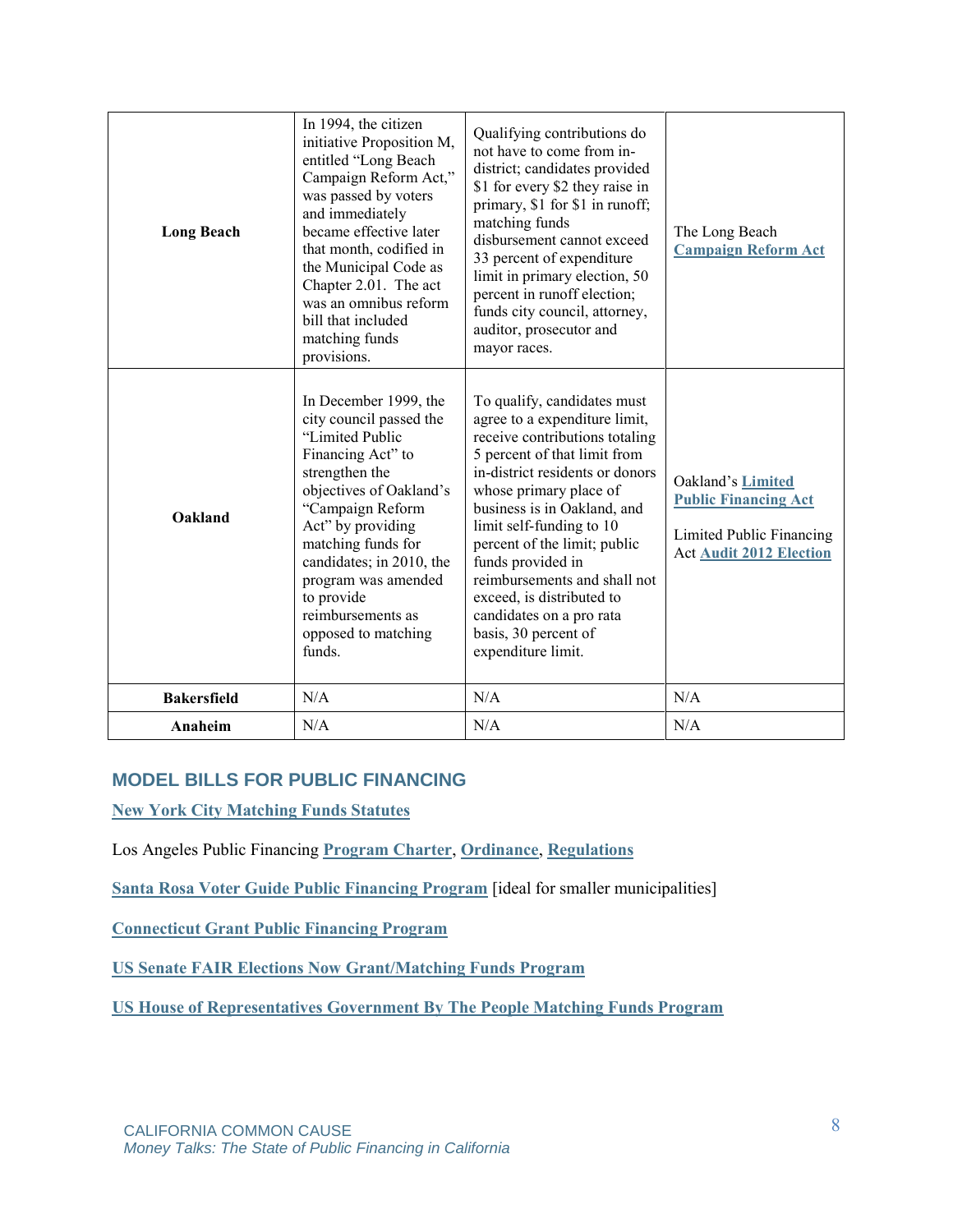#### **NOTES**

 $\overline{a}$ 

<sup>i</sup> *"National Survey: Super PACs, Corruption, and Democracy,"* The Brennan Center: **<http://www.brennancenter.org/analysis/national-survey-super-pacs-corruption-and-democracy>**

*"Citizens Actually United,"* DEMOS: **[http://www.demos.org/publication/citizens-actually-united-bi](http://www.demos.org/publication/citizens-actually-united-bi-partisan-opposition-corporate-political-spending-and-support)[partisan-opposition-corporate-political-spending-and-support](http://www.demos.org/publication/citizens-actually-united-bi-partisan-opposition-corporate-political-spending-and-support)**

<sup>ii</sup> "Testing Theories of American Politics: Elites, Interest Groups, and Average Citizens," Princeton University Professor Martin Gilens and Northwestern University Professor Benjamin Page *via* Breitbart News: **[http://www.breitbart.com/Big-Government/2014/08/12/Study-You-Have-Near-Zero-Impact-on-U-S-](http://www.breitbart.com/Big-Government/2014/08/12/Study-You-Have-Near-Zero-Impact-on-U-S-Policy)[Policy](http://www.breitbart.com/Big-Government/2014/08/12/Study-You-Have-Near-Zero-Impact-on-U-S-Policy)**

iii *"Californians & Their Government,"* Public Policy Institute of California: **[http://www.ppic.org/content/pubs/survey/S\\_1213MBS.pdf](http://www.ppic.org/content/pubs/survey/S_1213MBS.pdf)**

iv *"Taking Elections off the Auction Block,"* Derek Cressman, California Common Cause: **[http://www.commoncause.org/research](http://www.commoncause.org/research-reports/CA_051310_Report_Taking_Elections_off_the_Auction_Block_1.pdf)[reports/CA\\_051310\\_Report\\_Taking\\_Elections\\_off\\_the\\_Auction\\_Block\\_1.pdf](http://www.commoncause.org/research-reports/CA_051310_Report_Taking_Elections_off_the_Auction_Block_1.pdf)**

<sup>v</sup> *"Overview of Campaign Finances, 2011-2012 Elections,"* Zach Holden, National Institute on Money in State Politics: **[http://beta.followthemoney.org/research/institute-reports/overview-of-campaign-finances-](http://beta.followthemoney.org/research/institute-reports/overview-of-campaign-finances-20112012-elections/)[20112012-elections/](http://beta.followthemoney.org/research/institute-reports/overview-of-campaign-finances-20112012-elections/)**

vi *"Taking Elections off the Auction Block,"* Derek Cressman, California Common Cause: **[http://www.commoncause.org/research](http://www.commoncause.org/research-reports/CA_051310_Report_Taking_Elections_off_the_Auction_Block_1.pdf)[reports/CA\\_051310\\_Report\\_Taking\\_Elections\\_off\\_the\\_Auction\\_Block\\_1.pdf](http://www.commoncause.org/research-reports/CA_051310_Report_Taking_Elections_off_the_Auction_Block_1.pdf)**

vii *"We the People, and the Republic we must reclaim,"* Lawrence Lessig, TED Talks:

**[https://www.ted.com/talks/lawrence\\_lessig\\_we\\_the\\_people\\_and\\_the\\_republic\\_we\\_must\\_reclaim](https://www.ted.com/talks/lawrence_lessig_we_the_people_and_the_republic_we_must_reclaim)**

viii *"Election 2014 Is Drowning in Dark Money,"* Robert Maguire, The Daily Beast: **<http://www.thedailybeast.com/articles/2014/08/28/election-2014-is-drowning-in-dark-money.html>**

*"Money Pours Into State Races as Stakes Rise," Jeffrey* Stinson, The Pew Charitable Trusts: **[http://www.pewtrusts.org/en/research-and-analysis/blogs/stateline/2014/08/29/money-pours-into-state](http://www.pewtrusts.org/en/research-and-analysis/blogs/stateline/2014/08/29/money-pours-into-state-races-as-stakes-rise)[races-as-stakes-rise](http://www.pewtrusts.org/en/research-and-analysis/blogs/stateline/2014/08/29/money-pours-into-state-races-as-stakes-rise)**

ix To date, 16 states and over 550 municipalities (including 45 municipalities in California) have passed resolutions or ballot measures calling for a constitutional amendment to overturn *Citizens United* and related cases. For a history of local and state organizing efforts, see *"Local and State Resolutions,"* United For The People: **<http://united4thepeople.org/local.html>**. For a list of current endorsers in Congress, see *"Endorsing Public Officials,"* United For The People: **<http://united4thepeople.org/endorsers.html>**

For more information on why a constitutional amendment is necessary to overhaul the campaign finance system, see *"Edit Memo: Senator Udall's Constitutional Amendment Proposal Would Restore the First Amendment and Strengthen Our Democracy,"* People For the American Way: **[http://www.pfaw.org/press](http://www.pfaw.org/press-releases/2014/06/edit-memo-senator-udall-s-constitutional-amendment-proposal-would-restore-fir)[releases/2014/06/edit-memo-senator-udall-s-constitutional-amendment-proposal-would-restore-fir](http://www.pfaw.org/press-releases/2014/06/edit-memo-senator-udall-s-constitutional-amendment-proposal-would-restore-fir)**

x In *Arizona Free Enterprise Club's Freedom Club PAC v. Bennett* (2011), the Supreme Court, in a 5-4 decision authored by Chief Justice Roberts, struck down portions of Arizona's public financing program that provided publicly financed candidates with additional "trigger" funds when facing better-funded privately financed opponents and outside spenders. For full decision, see

**<http://www.supremecourt.gov/opinions/10pdf/10-238.pdf>**/. For case description and analysis, see SCOTUS Blog: **[http://www.scotusblog.com/case-files/cases/arizona-free-enterprise-clubs-freedom-club](http://www.scotusblog.com/case-files/cases/arizona-free-enterprise-clubs-freedom-club-pac-v-bennett/)[pac-v-bennett/](http://www.scotusblog.com/case-files/cases/arizona-free-enterprise-clubs-freedom-club-pac-v-bennett/)**.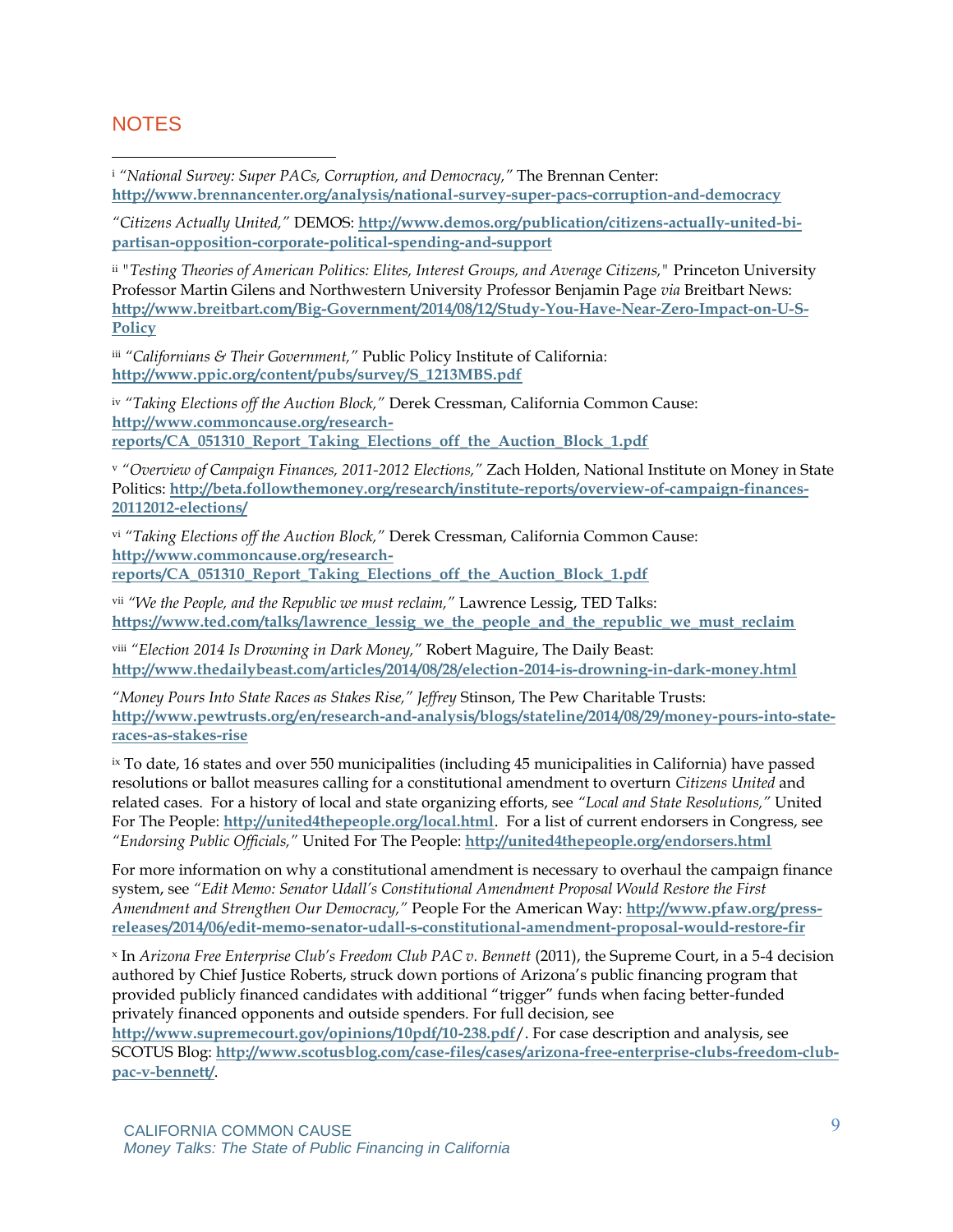xi *"Increasing Time Spent on Political Fundraising Highlights Need for Reform,"* Lucas Eaves, IVN: **<http://ivn.us/2013/05/17/increasing-time-spent-on-political-fundraising-highlights-need-for-reform-2/>**

*"For freshman in Congress, focus is on raising money,"* Tracy Jan, The Boston Globe: **[http://www.bostonglobe.com/news/politics/2013/05/11/freshman-lawmakers-are-introduced](http://www.bostonglobe.com/news/politics/2013/05/11/freshman-lawmakers-are-introduced-permanent-hunt-for-campaign-money/YQMMMoqCNxGKh2h0tOIF9H/story.html)[permanent-hunt-for-campaign-money/YQMMMoqCNxGKh2h0tOIF9H/story.html](http://www.bostonglobe.com/news/politics/2013/05/11/freshman-lawmakers-are-introduced-permanent-hunt-for-campaign-money/YQMMMoqCNxGKh2h0tOIF9H/story.html)**

xii *"Stacked Deck: How the Dominance of Politics by the Affluent & Business Underdmines Economic Mobility In America,"* DEMOS: **[http://www.demos.org/stacked-deck-how-dominance-politics-affluent-business](http://www.demos.org/stacked-deck-how-dominance-politics-affluent-business-undermines-economic-mobility-america)[undermines-economic-mobility-america](http://www.demos.org/stacked-deck-how-dominance-politics-affluent-business-undermines-economic-mobility-america)**

*"Billion-Dollar Democracy: The Unprecedented Role of Money In The 2012 Elections,"* Adam Lioz and Blair Bowie, DEMOS and US PIRG: **[http://www.demos.org/publication/billion-dollar-democracy](http://www.demos.org/publication/billion-dollar-democracy-unprecedented-role-money-2012-elections)[unprecedented-role-money-2012-elections](http://www.demos.org/publication/billion-dollar-democracy-unprecedented-role-money-2012-elections)**

xiii *"Subsidizing Democracy: How Public Funding Changes Elections And How It Can Work In The Future,"* Michael G. Miller, Cornell University Press, 2014. Pages 5, 56-57, 81.

xiv The most popular public financing bill in the US Senate, the Fair Elections Now Act, introduced by Senator Dick Durbin [IL], provides participating candidates with an initial grant – the size of which is determined by the size the state of the senate candidate – and allows participating candidates to continue aggregating funds through a matching funds program. See "*S. 2023"* **<https://beta.congress.gov/bill/113th-congress/senate-bill/2023/text>**.

xv *"City of Los Angeles Matching Funds Program Presentation,"* Los Angeles City Ethics Commission:

**[http://clerk.seattle.gov/~public/meetingrecords/2013/gpnf20130131\\_1a.pdf](http://clerk.seattle.gov/~public/meetingrecords/2013/gpnf20130131_1a.pdf)**

xvi "An Introduction to Public Financing," Benjamin Wyatt: **<http://www.octobernight.com/bwyatt/chap1.htm>**

 $\overline{a}$ 

xvii *"State of the Union 1907,"* President Theodore Roosevelt: **[http://www.theodore](http://www.theodore-roosevelt.com/images/research/speeches/sotu7.pdf)[roosevelt.com/images/research/speeches/sotu7.pdf](http://www.theodore-roosevelt.com/images/research/speeches/sotu7.pdf)**

xviii *"Statement of Democracy 21 President Fred Wertheimer On Presidential Public Financing System,"* Democracy 21: **[http://www.democracy21.org/archives/issues/presidential-public-financing/statement](http://www.democracy21.org/archives/issues/presidential-public-financing/statement-of-democracy-21-president-fred-wertheimer-on-presidential-public-financing-system-2/)[of-democracy-21-president-fred-wertheimer-on-presidential-public-financing-system-2/](http://www.democracy21.org/archives/issues/presidential-public-financing/statement-of-democracy-21-president-fred-wertheimer-on-presidential-public-financing-system-2/)**. *"Statement of Democracy 21 President Fred Wertheimer on Decision by Senator Obama Not to Accept Public Financing for Presidential General Election,"* Democracy 21: **[http://www.democracy21.org/archives/issues/presidential](http://www.democracy21.org/archives/issues/presidential-public-financing/statement-of-democracy-21-president-fred-wertheimer-on-decision-by-senator-obama-not-to-accept-public-financing-for-presidential-general-election-2/)[public-financing/statement-of-democracy-21-president-fred-wertheimer-on-decision-by-senator](http://www.democracy21.org/archives/issues/presidential-public-financing/statement-of-democracy-21-president-fred-wertheimer-on-decision-by-senator-obama-not-to-accept-public-financing-for-presidential-general-election-2/)[obama-not-to-accept-public-financing-for-presidential-general-election-2/](http://www.democracy21.org/archives/issues/presidential-public-financing/statement-of-democracy-21-president-fred-wertheimer-on-decision-by-senator-obama-not-to-accept-public-financing-for-presidential-general-election-2/)**.

xix *"Small Donors, Big Democracy: New York City's Matching Funds as a Model for the Nation and States,"* Michael J. Malbin, Peter W. Brusoe and Brendan Glavin: **[http://www.cfinst.org/pdf/state/NYC-as-a-](http://www.cfinst.org/pdf/state/NYC-as-a-Model_ELJ_As-Published_March2012.pdf)[Model\\_ELJ\\_As-Published\\_March2012.pdf](http://www.cfinst.org/pdf/state/NYC-as-a-Model_ELJ_As-Published_March2012.pdf)**

xx *"Fresh Start: The Impact of Public Campaign Financing in Connecticut,"* J. Mijin Cha and Miles Rapoport, DEMOS: **[http://www.demos.org/publication/fresh-start-impact-public-campaign-financing](http://www.demos.org/publication/fresh-start-impact-public-campaign-financing-connecticut)[connecticut](http://www.demos.org/publication/fresh-start-impact-public-campaign-financing-connecticut)**.

xxi "Elections and Public Financing," Annie Gleason, Daniel Ferris, Justin Eppley, Mucio Godoy, Stephen Sumner and Xavier Smith, National Institute on Money in State Politics: **[http://www.followthemoney.org/press/Reports/Elections\\_and\\_Public\\_Financing.pdf](http://www.followthemoney.org/press/Reports/Elections_and_Public_Financing.pdf)**

*"All Over The Map,"* Nancy Watzman, Public Campaign: **[http://www.publicampaign.org/sites/default/files/%20aotm\\_report\\_05\\_20\\_08\\_final\\_0.pdf](http://www.publicampaign.org/sites/default/files/%20aotm_report_05_20_08_final_0.pdf)**